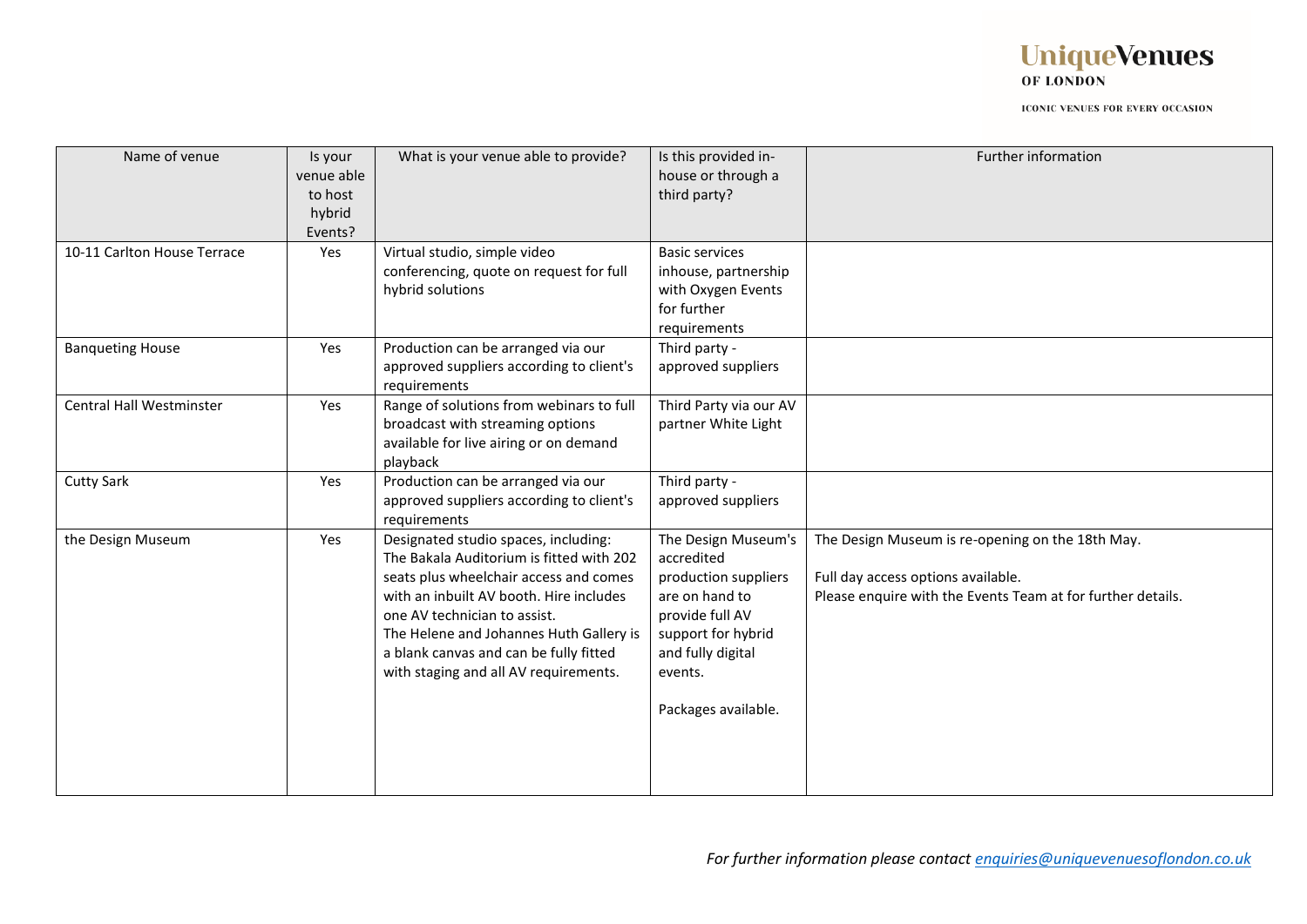

| Name of venue                              | Is your<br>venue able<br>to host<br>hybrid<br>Events? | What is your venue able to provide?                                                                                                                                                                   | Is this provided in-<br>house or through a<br>third party?                                                    | Further information                                                                                                                                                                                                                                                                                                                                                              |
|--------------------------------------------|-------------------------------------------------------|-------------------------------------------------------------------------------------------------------------------------------------------------------------------------------------------------------|---------------------------------------------------------------------------------------------------------------|----------------------------------------------------------------------------------------------------------------------------------------------------------------------------------------------------------------------------------------------------------------------------------------------------------------------------------------------------------------------------------|
| the Design Museum cont/                    | Yes                                                   | Perfect backdrops, including:<br>The Atrium remains the showcase space<br>and provides the perfect backdrop for<br>fully virtual or Hybrid-events.<br>Conference furniture available upon<br>request. |                                                                                                               |                                                                                                                                                                                                                                                                                                                                                                                  |
| Garden Museum London                       | Yes                                                   | Technical services with seating                                                                                                                                                                       | In house                                                                                                      | We have three separate spaces that can host such events so please do<br>get in touch for details.                                                                                                                                                                                                                                                                                |
| Guildhall, City of London<br>Corporation   | Yes                                                   | In addition to Guildhall Hire benefits:<br><b>HD WiFi</b><br><b>Flexible Event Space</b>                                                                                                              | <b>Third Party</b>                                                                                            | We have a recommended supplier list, but clients are welcome to<br>bring another AV/Production company, subject to satisfactory<br>completion of required documentation                                                                                                                                                                                                          |
| The Honourable Society of<br>Lincoln's Inn | Yes                                                   | Flexible meeting spaces with video<br>conferencing facilities via multiple<br>platforms.<br>Live streaming via multiple platforms<br>and recording and editing in our Lecture<br>Theatre.             | Simple AV facilities<br>are available inhouse.<br>For any additional<br>needs, we work with<br>an AV partner. | Our flexible, COVID-Secure Ashworth Centre meeting spaces offer a<br>place for clients to meet and connect safely whilst utilising a wide<br>range of inhouse digital facilities. Room Hire from just £90 + VAT per<br>hour (terms apply). We have also partnered with our preferred third<br>party AV supplier to provide support and additional services for<br>bespoke needs. |
| Kensington Palace                          | Yes                                                   | Production can be arranged via our<br>approved suppliers according to client's<br>requirements                                                                                                        | Third party -<br>approved suppliers                                                                           |                                                                                                                                                                                                                                                                                                                                                                                  |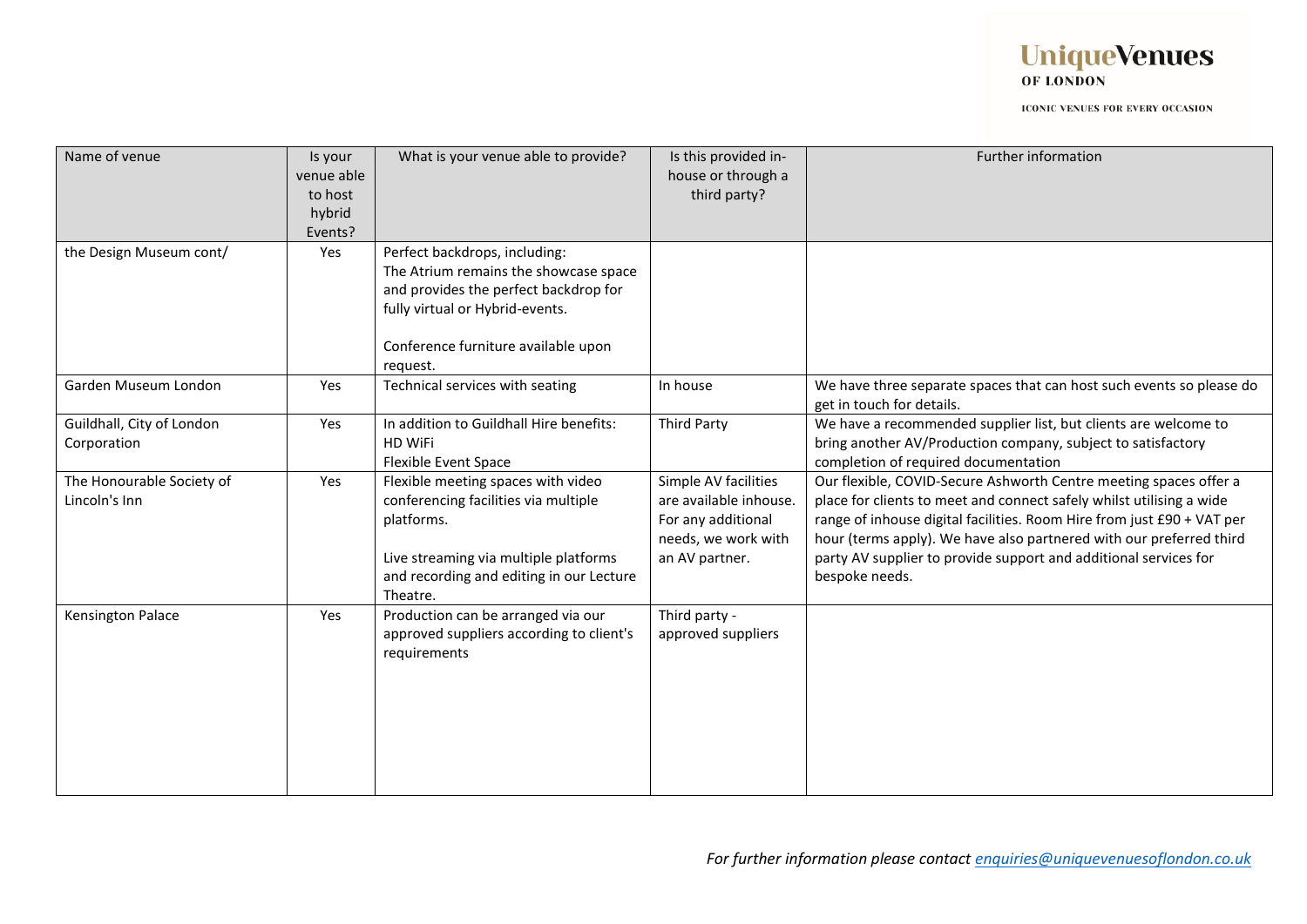

| Name of venue          | Is your<br>venue able<br>to host<br>hybrid<br>Events? | What is your venue able to provide?                                                                                                                                                                                                                                                                                                                                                                                  | Is this provided in-<br>house or through a<br>third party?   | Further information                                                                                                                                                                                                                                                                                                                                                               |
|------------------------|-------------------------------------------------------|----------------------------------------------------------------------------------------------------------------------------------------------------------------------------------------------------------------------------------------------------------------------------------------------------------------------------------------------------------------------------------------------------------------------|--------------------------------------------------------------|-----------------------------------------------------------------------------------------------------------------------------------------------------------------------------------------------------------------------------------------------------------------------------------------------------------------------------------------------------------------------------------|
| No.11 Cavendish Square | Yes                                                   | We have 5 different packages depending<br>on the level of complexity and features<br>the client requires.                                                                                                                                                                                                                                                                                                            | Some of it is inbuilt<br>and some is through<br>partnerships | Details of options, featues and costs included on first 2 pages of AV<br>Brochure https://www.11cavendishsq.com/media/1240/av-<br>brochure 2021.pdf<br>We can offer very simple solutions straight through to the most<br>complex. Therefore, no matter what the budget we will be able<br>provide a hybrid solution for you.                                                     |
| One Birdcage Walk      | Yes                                                   | Livestreaming and Video conferencing<br>services in several of our spaces                                                                                                                                                                                                                                                                                                                                            | In-house (added cost)                                        | We are upgrading our AV in seven of our most used spaces to include<br>Logitech systems that allow for video conferencing and live streaming<br>of meetings and events. In our Lecture Theatre, there is connectivity<br>available to link a camera to our audio loop (camera would need to be<br>provided by client/third party). The other spaces can all be done in-<br>house. |
| Royal Air Force Museum | Yes                                                   | 220 seat Lecture Theatre with 2 x<br>livestreaming capable cameras installed<br>- can broadcast across site or out to the<br>internet.<br>1 x portable livestreaming camera and<br>audio system (handheld and lapel mics)<br>which allows us to set up an event<br>almost anywhere on site and broadcast<br>externally.<br>All meeting rooms have webcams so a<br>small meeting can also be broadcast<br>externally. | In-house                                                     | Seating capacity reduced due to Covid restrictions. Lecture theatre has<br>1 x lectern w/mic, 4 x handheld mics, 4 x lav mics and 4k projector.<br>Livestreaming camera is 4k capable.<br>4 x smaller meeting spaces of differing capacities. Details available on<br>request.                                                                                                    |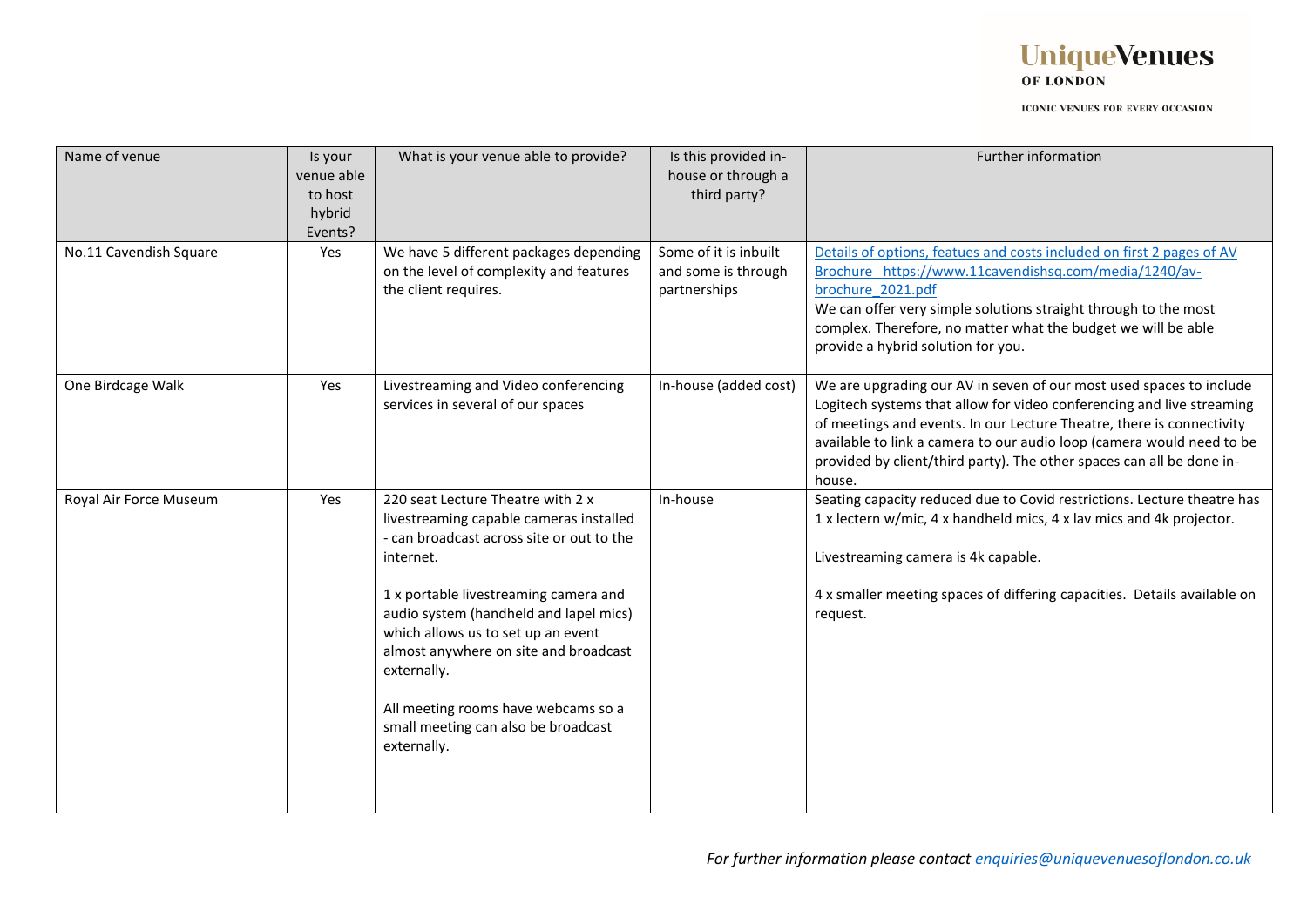

| Name of venue               | Is your    | What is your venue able to provide?                                                                                                                                                                                                                                                                                                                                                                                                                                                                                                                                                                                                                                                                                                                      | Is this provided in-                                                 | Further information                                                        |
|-----------------------------|------------|----------------------------------------------------------------------------------------------------------------------------------------------------------------------------------------------------------------------------------------------------------------------------------------------------------------------------------------------------------------------------------------------------------------------------------------------------------------------------------------------------------------------------------------------------------------------------------------------------------------------------------------------------------------------------------------------------------------------------------------------------------|----------------------------------------------------------------------|----------------------------------------------------------------------------|
|                             | venue able |                                                                                                                                                                                                                                                                                                                                                                                                                                                                                                                                                                                                                                                                                                                                                          | house or through a                                                   |                                                                            |
|                             | to host    |                                                                                                                                                                                                                                                                                                                                                                                                                                                                                                                                                                                                                                                                                                                                                          | third party?                                                         |                                                                            |
|                             | hybrid     |                                                                                                                                                                                                                                                                                                                                                                                                                                                                                                                                                                                                                                                                                                                                                          |                                                                      |                                                                            |
|                             | Events?    |                                                                                                                                                                                                                                                                                                                                                                                                                                                                                                                                                                                                                                                                                                                                                          |                                                                      |                                                                            |
| Royal College of Physicians | Yes        | In-house team of expert technical<br>production services and event planning<br>enabling you to reach your audience in<br>an impactful way.<br>Our own Virtual Events platform, white<br>label product with full branding and<br>customisation, as well as a menu of<br>enhancements and stand alone<br>streaming options.<br><b>The Solutions:</b><br>Virtual Event Platform (RCP<br>Virtual)<br>Range of bolt-on services to<br>increase interactivity including:<br>Q&A<br>Virtual break out rooms<br>Virtual Exhibition stands<br>Social Networking<br><b>Studio Production services</b><br>Immersive interactive<br>experience for online audiences<br>(museum and garden tours)<br>Speaker management solutions<br>including, rehearsals, coaching, | In-house Audio Visual<br>Technical and<br><b>Production Services</b> | RCP provides a full range of virtual and hybrid solutions and<br>packages. |
|                             |            | prerecording.<br>Postproduction editing and on<br>demand content hosting                                                                                                                                                                                                                                                                                                                                                                                                                                                                                                                                                                                                                                                                                 |                                                                      |                                                                            |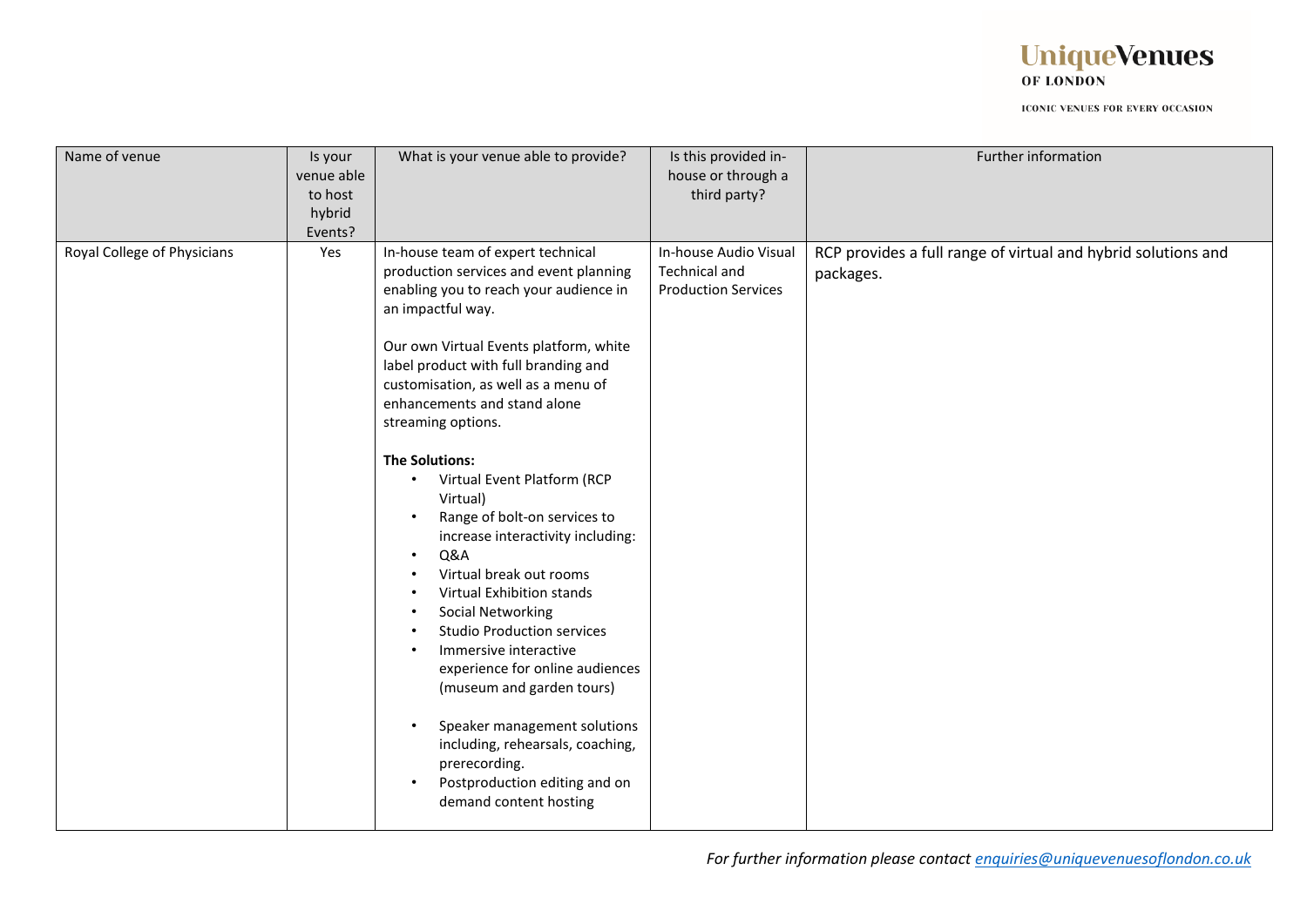

| Name of venue                                          | Is your<br>venue able<br>to host<br>hybrid<br>Events? | What is your venue able to provide?                                                                                                                                                                                                                                                                                                                                                                | Is this provided in-<br>house or through a<br>third party?                                           | Further information                                                                                                                                                                                                                                                                                                                                                                                                                                                                                                                                                                                                                                                                                                                                                                                                                                                          |
|--------------------------------------------------------|-------------------------------------------------------|----------------------------------------------------------------------------------------------------------------------------------------------------------------------------------------------------------------------------------------------------------------------------------------------------------------------------------------------------------------------------------------------------|------------------------------------------------------------------------------------------------------|------------------------------------------------------------------------------------------------------------------------------------------------------------------------------------------------------------------------------------------------------------------------------------------------------------------------------------------------------------------------------------------------------------------------------------------------------------------------------------------------------------------------------------------------------------------------------------------------------------------------------------------------------------------------------------------------------------------------------------------------------------------------------------------------------------------------------------------------------------------------------|
| Royal Horticultural Halls - The<br><b>Lindley Hall</b> | Yes                                                   | "Exclusive Venue Hire<br>Wi-Fi-200MB download and 200MB<br>upload.<br>Personalised WI-FI Logins"<br>"Option to record the event with all<br>footage uploaded post event to share<br>OR Option to record the event with all<br>footage uploaded post event to share<br>and stream the event live via an<br>appropriate streaming platform"                                                          | Included in the Venue<br>Hire Charge.<br>Provided by one of<br>our preferred<br>suppliers, Event TSL | Please do note this is not included in the venue hire charge and will be<br>quoted separately.                                                                                                                                                                                                                                                                                                                                                                                                                                                                                                                                                                                                                                                                                                                                                                               |
| Royal Institute of British<br>Architects               | Yes                                                   | Streamed/Hybrid Conference - Your<br>event is captured by a professional<br>cameraperson on two HD cameras, with<br>footage live mixed with your<br>presentations and<br>streamed to a video/social media<br>platform of your specification. All setup<br>and event details are handled by a<br>dedicated event streaming<br>professional, guaranteeing top quality<br>and risk-free online events |                                                                                                      | Extras:<br>Zoom Hosted Conference - Run your event on this widely accepted<br>conferencing platform. A dedicated Zoom professional manages the<br>presentation including your speakers and their presentations. This is<br>based on you using your own Zoom account and managing your own<br>attendees.<br>Zoom Full Event management - If you require our team to manage<br>your event from start to finish, including branding, attendee invites,<br>etc.<br>Remote Presenter Preparation - A half day session of pre-event testing<br>and training for your remote presenters.<br>Branded Website Conference - Host your event on a fully branded and<br>designed interactive web page, with Q&A, polling, analytics and more.<br>Hosted and managed by Glisser.<br>Additional Camera - If you require an additional close-focus, roaming<br>or audience focussed camera. |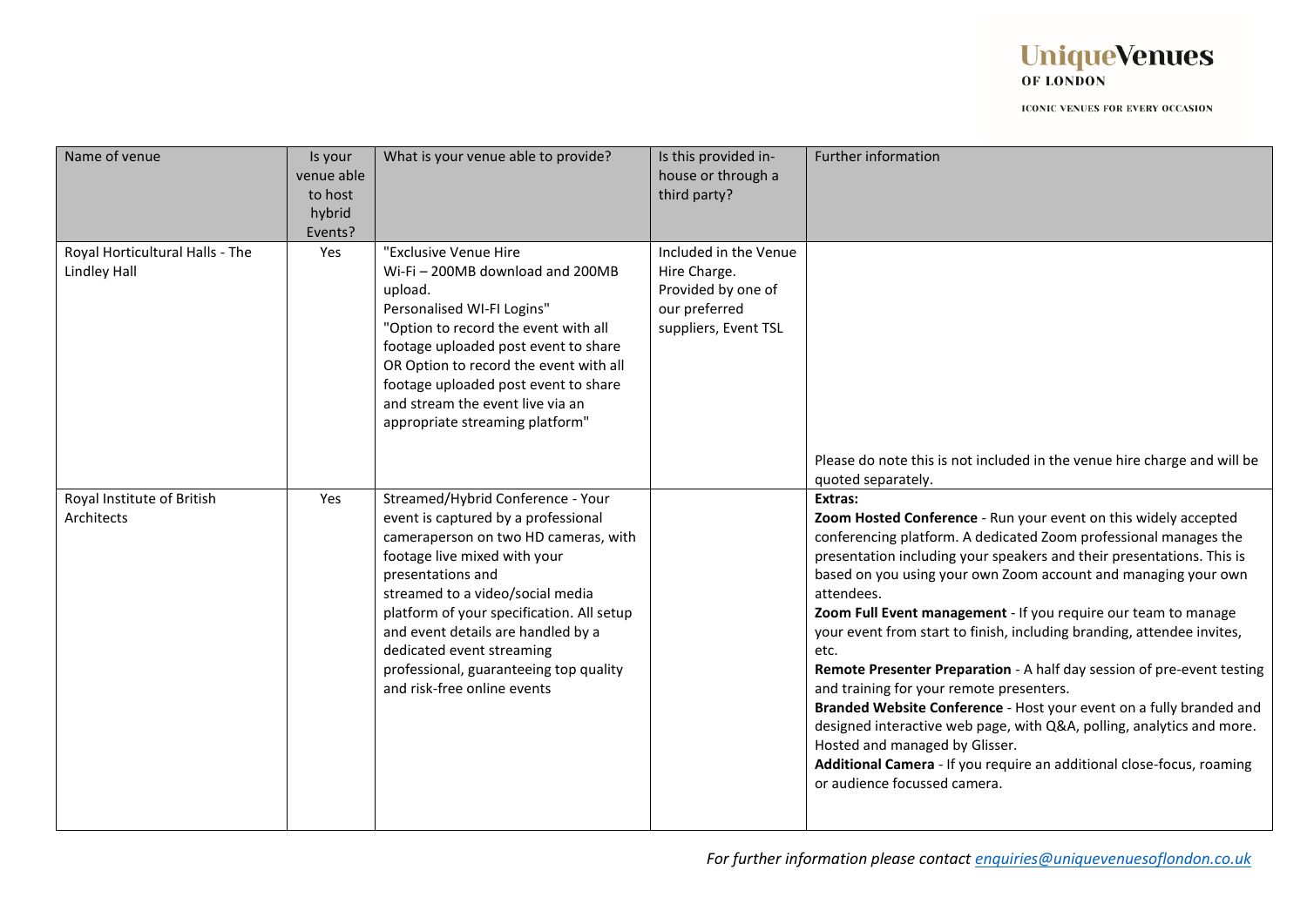## **UniqueVenues** OF LONDON

| Name of venue                                  | Is your<br>venue able<br>to host<br>hybrid<br>Events? | What is your venue able to provide?                                                             | Is this provided in-<br>house or through a<br>third party? | Further information                                                                                                                                                                                                                                                                                                                                                                                                                                                                                                                                                                                                                                                                                                                                                                                                                                                                                                                                                                                                                     |
|------------------------------------------------|-------------------------------------------------------|-------------------------------------------------------------------------------------------------|------------------------------------------------------------|-----------------------------------------------------------------------------------------------------------------------------------------------------------------------------------------------------------------------------------------------------------------------------------------------------------------------------------------------------------------------------------------------------------------------------------------------------------------------------------------------------------------------------------------------------------------------------------------------------------------------------------------------------------------------------------------------------------------------------------------------------------------------------------------------------------------------------------------------------------------------------------------------------------------------------------------------------------------------------------------------------------------------------------------|
| Royal Institute of British<br>Architects cont/ | Yes                                                   | Please also see the Extras section for<br>additional options:                                   |                                                            | Extras:<br>Streamed Presentations - A single, fixed HD camera captures one or<br>more speakers on a single, fixed HD camera. Footage is live mixed with<br>any presentations and footage live mixed with your presentations and<br>streamed to a video/social media platform of your specification. All<br>setup and event details are handled by a dedicated event streaming<br>professional, guaranteeing top quality and risk-free online events.<br>Video download of the event stream provided after the event. Please<br>also see the Conference Extras section for additional options.<br>Small Meeting - Small scale meeting, using your own Zoom account<br>and based around a laptop and web cam. Set up and managed by a<br>dedicated streaming professional.<br>Online Event - A totally online event with all remote speakers and<br>participants. Includes pre-event remote speaker test and training<br>session and as always is run by a dedicated streaming professional.<br>Rates will be provided at proposal stage. |
| Royal Museums Greenwich                        | Yes                                                   | Production can be arranged via our<br>approved suppliers according to client's<br>requirements. | Third party -<br>approved suppliers                        |                                                                                                                                                                                                                                                                                                                                                                                                                                                                                                                                                                                                                                                                                                                                                                                                                                                                                                                                                                                                                                         |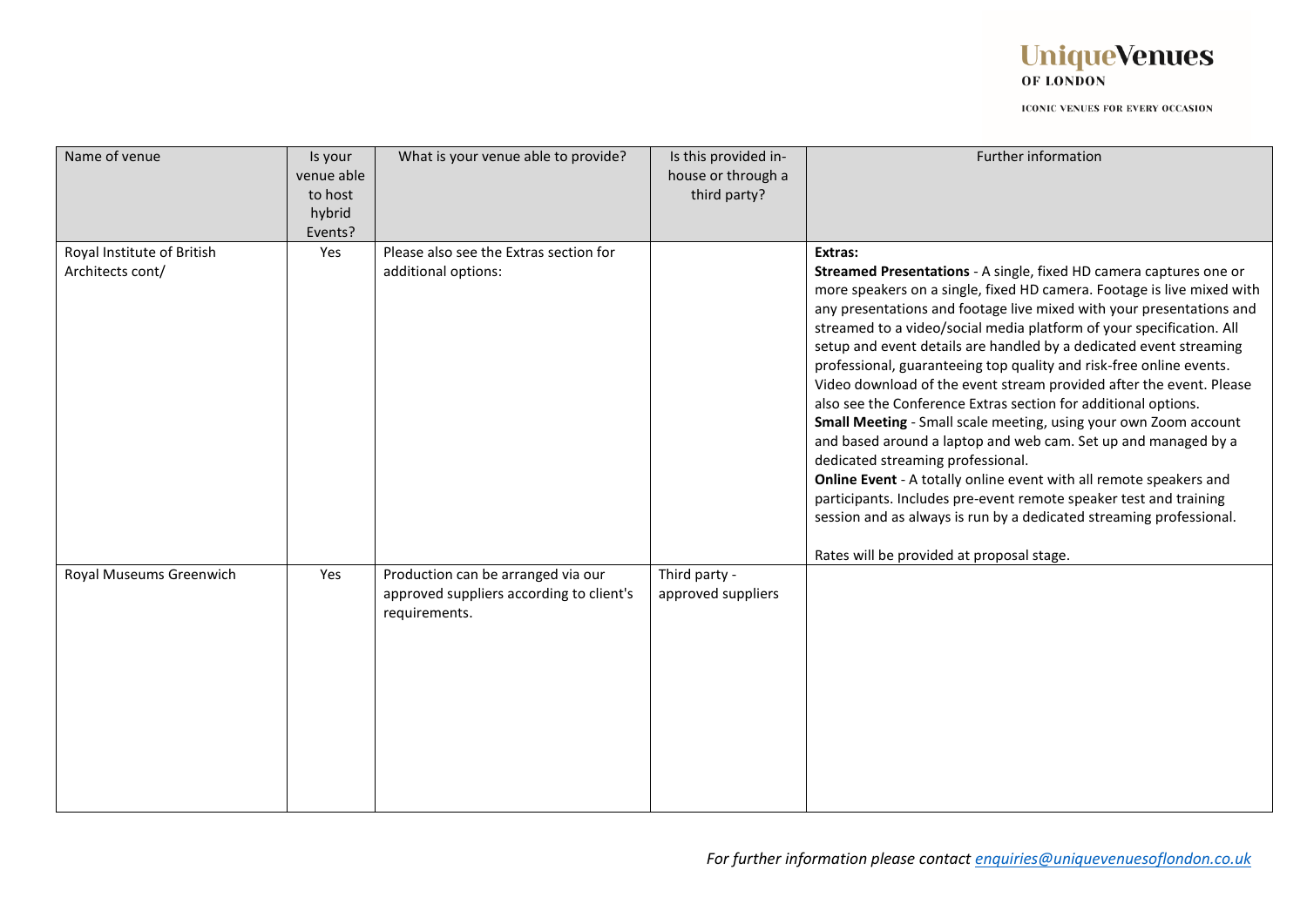

| Name of venue    | Is your<br>venue able<br>to host<br>hybrid<br>Events? | What is your venue able to provide?                                                                                                                                                                                                                                                                                                                                                                                                                                                                                                                                                                                                                                                                                                     | Is this provided in-<br>house or through a<br>third party?                     | Further information                                                                               |
|------------------|-------------------------------------------------------|-----------------------------------------------------------------------------------------------------------------------------------------------------------------------------------------------------------------------------------------------------------------------------------------------------------------------------------------------------------------------------------------------------------------------------------------------------------------------------------------------------------------------------------------------------------------------------------------------------------------------------------------------------------------------------------------------------------------------------------------|--------------------------------------------------------------------------------|---------------------------------------------------------------------------------------------------|
| <b>RSA House</b> | Yes                                                   | We offer a selection of hybrid and<br>streaming packages which can vary to<br>suit specific requirements and budgets.<br>Choose from an impressive selection of<br>event spaces at RSA House, from the<br>Iconic Great Room to the charismatic<br>brick exposed Auditorium.<br>These spaces<br>provide a memorable backdrop for<br>Hybrid conferences.<br>If you are looking for a smaller meeting<br>space, our Prince Philip Room is a<br>beautifully decorated and spacious first-<br>floor event space, blending traditional<br>characteristics with modern<br>convenience with built in AV.<br>Let us help you to connect and engage<br>with your audience, physically and<br>virtually, with a range of web streaming<br>packages | A mixture of in house<br>equipment and some<br>through Radiance<br>Productions | Click here to view our Hybrid packages:<br>https://www.thersa.org/rsa-house/special-offers#hybrid |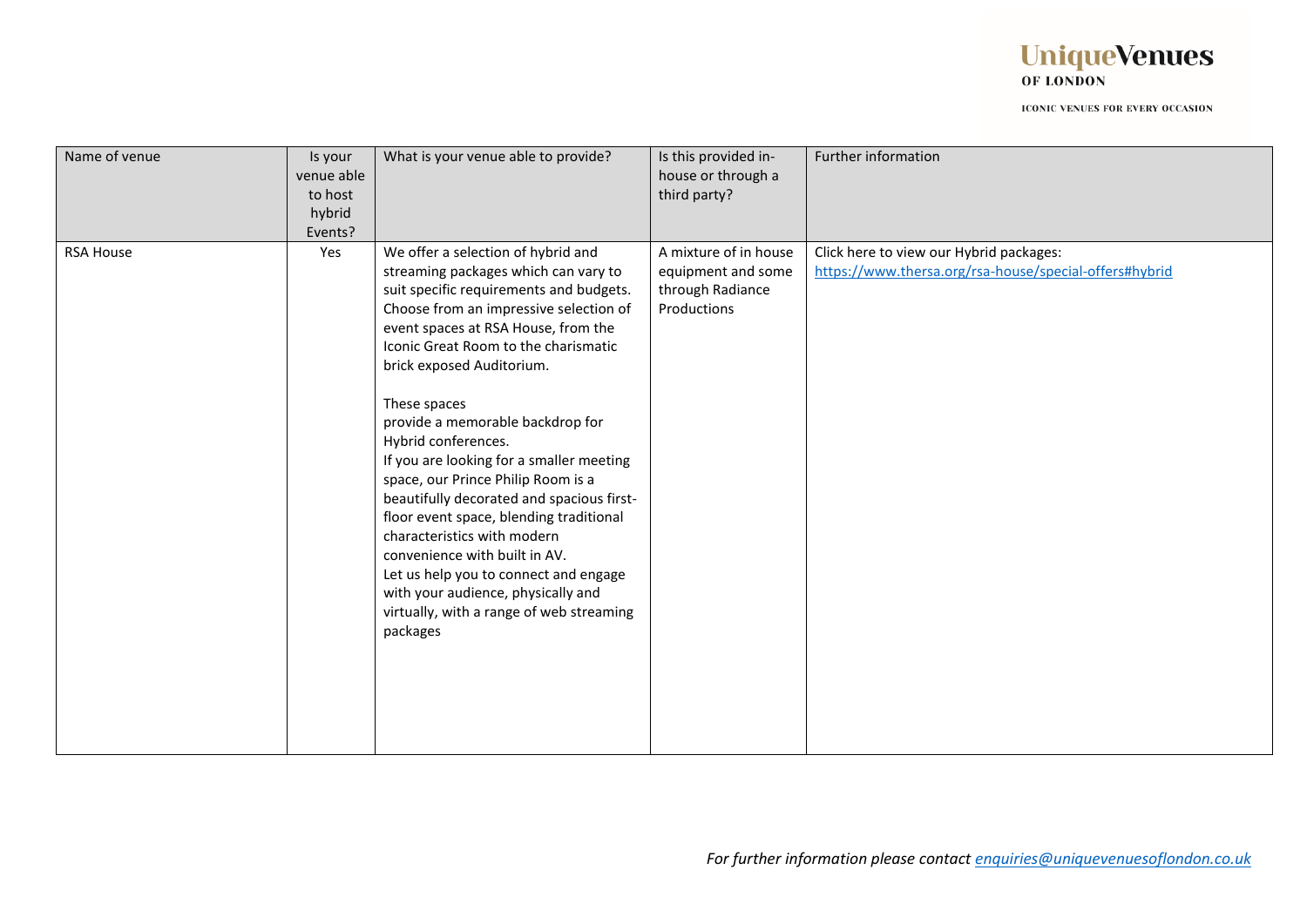

| Name of venue         | Is your<br>venue able<br>to host<br>hybrid<br>Events? | What is your venue able to provide?                                                                                                                                                                                                                                                                                                                            | Is this provided in-<br>house or through a<br>third party?                                                                      | Further information                                                                                                           |
|-----------------------|-------------------------------------------------------|----------------------------------------------------------------------------------------------------------------------------------------------------------------------------------------------------------------------------------------------------------------------------------------------------------------------------------------------------------------|---------------------------------------------------------------------------------------------------------------------------------|-------------------------------------------------------------------------------------------------------------------------------|
| Sadler's Wells        | Yes                                                   | . In-house sound and light equipment<br>and In-house technical team assistance<br>• Hybrid event platform (third party<br>supplier)<br>• Live stream facilities (third party<br>supplier)<br>.Hybrid event technical assistance (third<br>party supplier)                                                                                                      | Hybrid event<br>platform, live stream<br>and hybrid event<br>technical assistance<br>are provided by a<br>third party supplier. | Clients are also welcome to use their preferred hybrid event suppliers<br>and work together with our in-house technical team. |
| <b>Science Museum</b> | Yes                                                   | Hybrid Event Packages available:<br>Small: Our entry level package:<br>.HD Camera and tripod<br>•Content Switcher<br>•2 x Wireless Microphones<br>•Stream Encoder<br>•Dedicated Technician<br>Medium: Our mid level package:<br>.2 HD Cameras and Tripods<br>•Camera Op<br>•Vision Mixer<br>•4 Wireless Microphones<br>•Stream Encoder<br>•Vision Mix Engineer | Our AV partner for<br>Illuminate - White<br>Light                                                                               | For further details please contact for a copy of our Hybrid Events<br>Brochure                                                |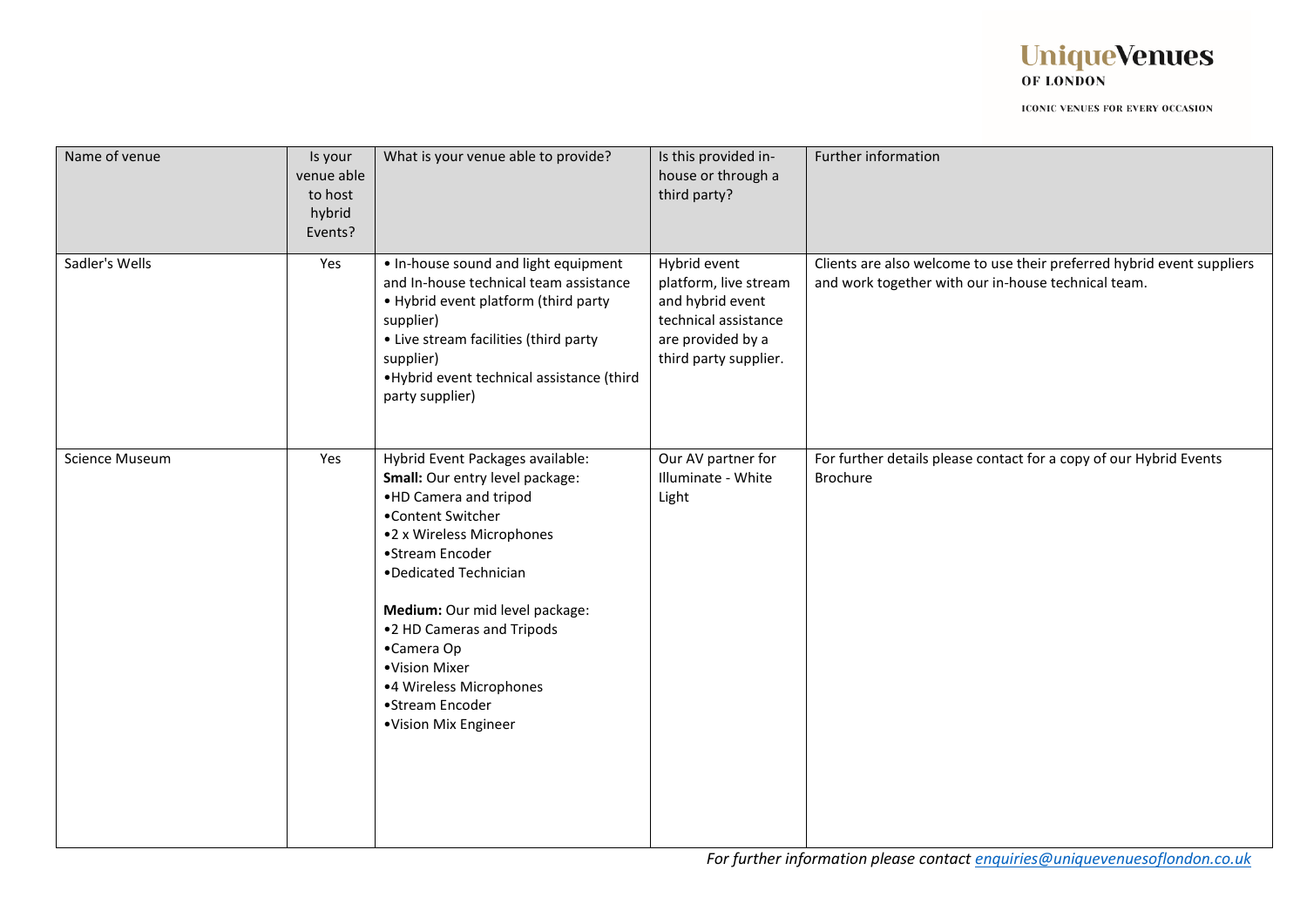

| Name of venue        | Is your<br>venue able<br>to host<br>hybrid<br>Events? | What is your venue able to provide?                                                                                                                                                                                                                                                                                                                                                                                                            | Is this provided in-<br>house or through a<br>third party? | Further information |
|----------------------|-------------------------------------------------------|------------------------------------------------------------------------------------------------------------------------------------------------------------------------------------------------------------------------------------------------------------------------------------------------------------------------------------------------------------------------------------------------------------------------------------------------|------------------------------------------------------------|---------------------|
| Science Museum cont/ | Yes                                                   | Large: This package is designed for<br>larger rooms or events where you really<br>need to make the online element shine:<br>•3 Cams<br>•Vision Mix/ vM ix<br>•Remote Presenters Function<br>•Comfort Monitors<br>• Wireless Mics x 6<br>•Encoder<br>•2 Camera Ops<br>•vM ix Operator<br>·Director<br>These packages are in addition to our<br>standard packages for each room that<br>provide a screen and<br>PA system suitable for the rooms |                                                            |                     |
| Southwark Cathedral  | Yes                                                   | Production can be arranged via our<br>approved suppliers according to client's<br>requirements                                                                                                                                                                                                                                                                                                                                                 | Third party provider                                       |                     |
| Spitalfields Venue   | Yes                                                   | Video conferencing, cameras, lighting,<br>screen, stage, projector, dedicated<br>internet line                                                                                                                                                                                                                                                                                                                                                 | Part in house, part<br>third party                         |                     |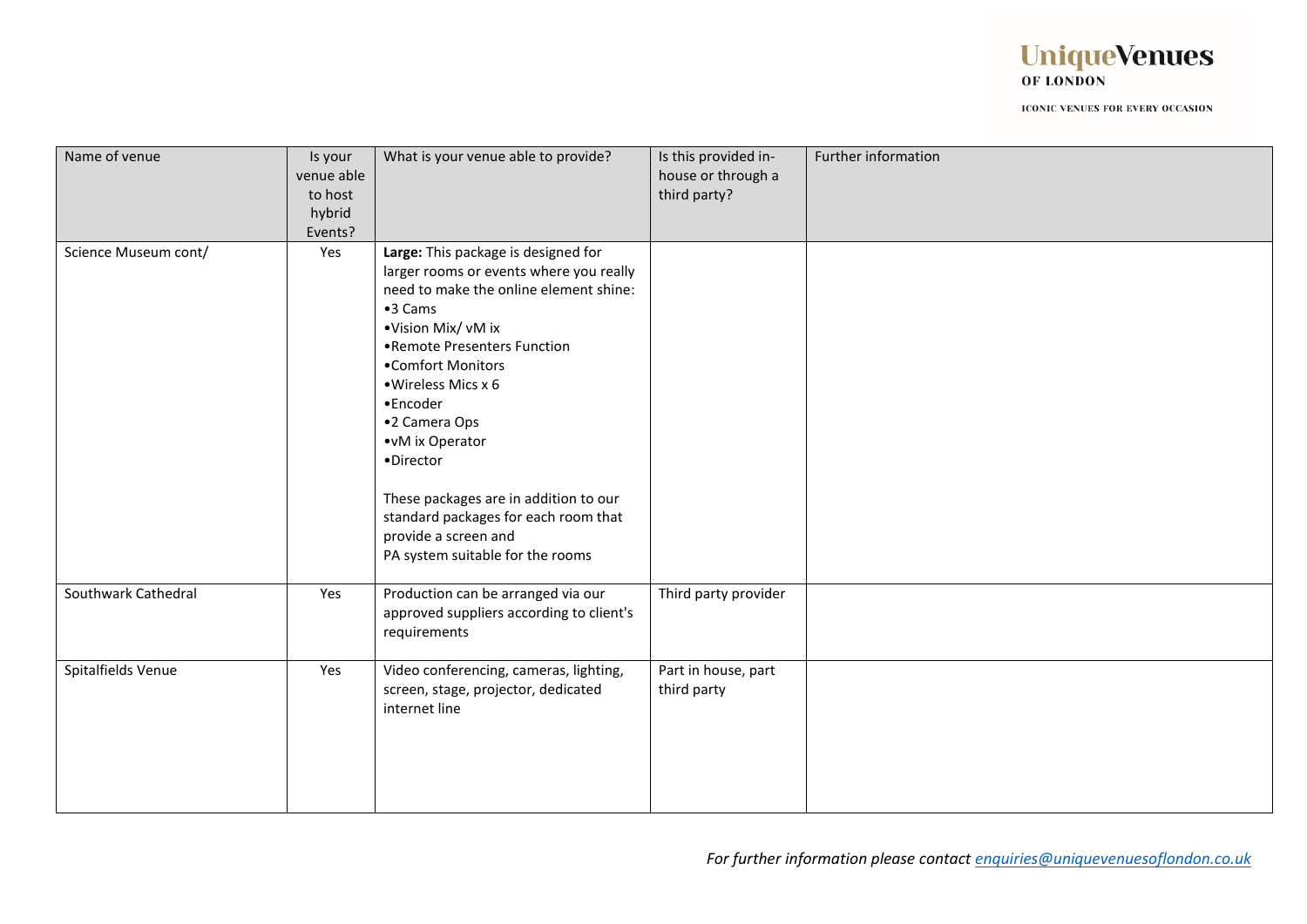

| Name of venue             | Is your<br>venue able<br>to host<br>hybrid<br>Events? | What is your venue able to provide?                                                                                                                                                                                                                                                                                                                                                                                                    | Is this provided in-<br>house or through a<br>third party?                 | Further information                                                                                                                                                                                                                                                                                                                                       |
|---------------------------|-------------------------------------------------------|----------------------------------------------------------------------------------------------------------------------------------------------------------------------------------------------------------------------------------------------------------------------------------------------------------------------------------------------------------------------------------------------------------------------------------------|----------------------------------------------------------------------------|-----------------------------------------------------------------------------------------------------------------------------------------------------------------------------------------------------------------------------------------------------------------------------------------------------------------------------------------------------------|
| The National Gallery      | Yes                                                   | The Trafalgar Room at the National<br>Gallery offers a bright and spacious<br>solution for all event needs from<br>conferences, meetings and product<br>launches to receptions and dining from<br>10-300 guests. With an abundance of<br>natural daylight and stunning views<br>across Trafalgar Square this versatile<br>event space provides a flexible and<br>creative area for both live and hybrid<br>events.                     | Working with White<br>Light Productions, our<br>AV partner in the<br>space | the Trafalgar Room can be equipped with the following kit:<br>· Stage with backdrop designed for room<br>· 1 x 84" presentation screen set onto stage backing<br>· 1 x perspex lectern<br>· 1 x PC presentation laptop (positioned at lectern)<br>· 4 speaker sound system with wired lectern microphone<br>· 1 x dedicated AV technician (max. 10 hours) |
| Twickenham Stadium        | Yes                                                   | Twickenham Stadium's team have a<br>depth of experience in hosting<br>broadcasting events, and offer<br>impressive hybrid packages, as well as<br>state-of-the-art AV and Esports facilities.                                                                                                                                                                                                                                          | In-house                                                                   | https://www.twickenhamstadium.com/esports                                                                                                                                                                                                                                                                                                                 |
| <b>Wallace Collection</b> | Yes                                                   | A wide range of tailored virtual solutions<br>can be designed and installed by one of<br>the accredited suppliers to provide pre-<br>recorded or streamed content for<br>hybrid, or fully digital, events.<br>Equipment can be installed within the<br>galleries, Meeting Room, 150-seater<br>Lecture Theatre or glazed Courtyard to<br>create standalone content or sit<br>alongside a socially distanced, covid-<br>compliant event. | Third party<br>accredited suppliers                                        | The Collection benefits from recently upgraded high-speed Wifi<br>connection throughout the galleries and Courtyard and fixed internet<br>connection points within the Lecture Theatre.                                                                                                                                                                   |